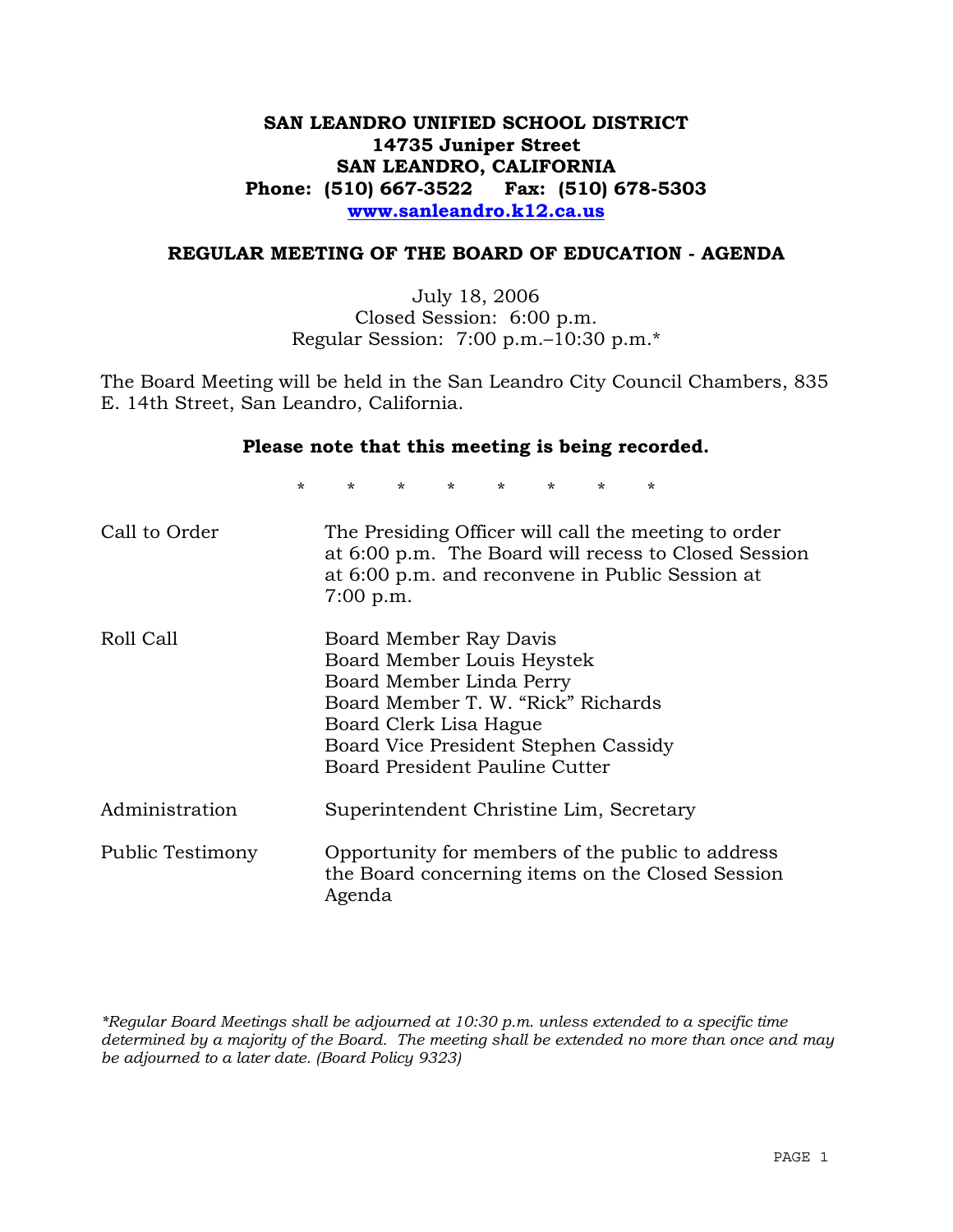Prior to the Public Session, the Board will meet in Closed Session pursuant to Educational Code Sections 35146 and 48918(c), and Government Code Sections 54957, 54956.9(b), 54956.8, and 54956.9.

- a) Student Expulsions
- b) Public Employee Discipline/Dismissal/Release/Appointment
- c) Conference with Legal Counsel Anticipated Litigation Significant exposure to litigation
- d) Conference with Real Property Negotiator Property(ies)
- e) Conference with Legal Counsel Existing Litigation

| Report Closed<br><b>Session Action</b> | Motion __________ Second __________ Vote _______  |                                                                                                                                                                                                                                                                                                                                                                                                                                                                                                                                                                                                                                                                                                                                                                                                                                                                                                                                                                                                                        |
|----------------------------------------|---------------------------------------------------|------------------------------------------------------------------------------------------------------------------------------------------------------------------------------------------------------------------------------------------------------------------------------------------------------------------------------------------------------------------------------------------------------------------------------------------------------------------------------------------------------------------------------------------------------------------------------------------------------------------------------------------------------------------------------------------------------------------------------------------------------------------------------------------------------------------------------------------------------------------------------------------------------------------------------------------------------------------------------------------------------------------------|
| Pledge of Allegiance                   |                                                   |                                                                                                                                                                                                                                                                                                                                                                                                                                                                                                                                                                                                                                                                                                                                                                                                                                                                                                                                                                                                                        |
| Approve Agenda                         | Motion __________ Second __________ Vote ________ | Approve the Regular Meeting Agenda of July 18, 2006.                                                                                                                                                                                                                                                                                                                                                                                                                                                                                                                                                                                                                                                                                                                                                                                                                                                                                                                                                                   |
| Legal Statement                        | 54954.2(a)                                        | Members of the audience who wish to address the<br>Board are asked to complete the yellow card available at<br>the entrance and submit it to the Board's Administrative<br>Assistant. Speakers who have completed the card will be<br>called when the item is reached on the agenda or, for<br>non-agenda items, during the Public Testimony. Cards<br>are to be turned in before the item is reached on the<br>agenda. Please note that this meeting is being recorded.<br>State law prohibits the Board of Education from taking<br>any action on or discussing items that are not on the<br>posted agenda except to A) briefly respond to statements<br>made or questions posed by the public in attendance; B)<br>ask questions for clarification; C) provide a reference to a<br>staff member or other resource for factual information in<br>response to the inquiry; or D) ask a staff member to<br>report back on the matter at the next meeting and/or put<br>it on a future agenda. (Government Code Section |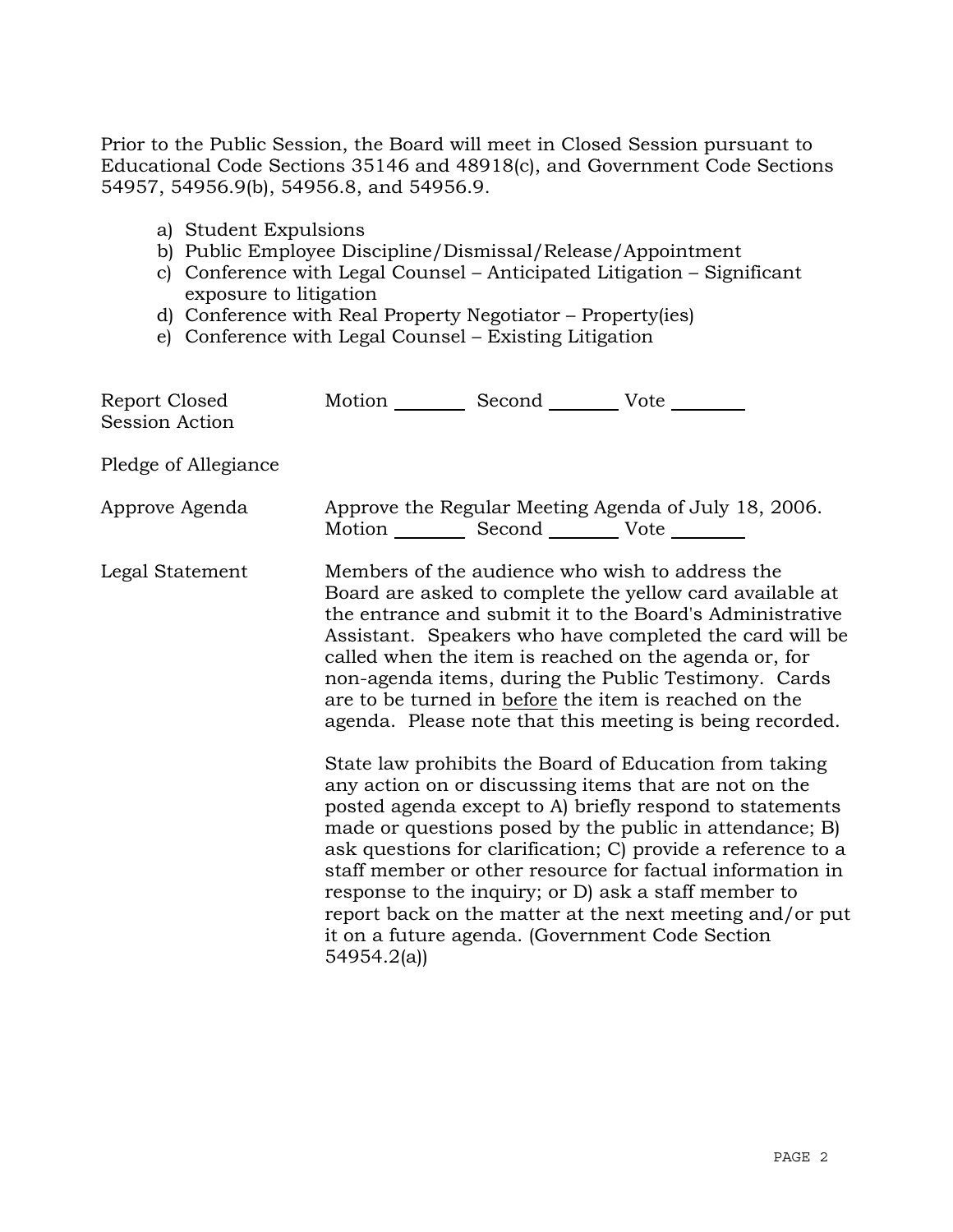### **PRESENTATION**

**\*** The District staff will review the potential facility bond, providing responses to specific Board inquiries from the July 13 Special Board meeting.

## **CONFERENCE**

These items are submitted for advance planning and to assist the Board in establishing future agenda items. The Board may, however, take action on the following:

### General Services

| $1.1 - CF$                            | <b>Staff Recommendation:</b>                                                |  |  |
|---------------------------------------|-----------------------------------------------------------------------------|--|--|
| Draft Resolution for                  | The Board will discuss and review draft resolution                          |  |  |
| November 2006 School<br>Facility Bond | for tax rate and bond amount, project list and 75-<br>word ballot question. |  |  |
|                                       | Motion<br>Second<br>Vote                                                    |  |  |

| <b>REPORTS</b> | Correspondence          |
|----------------|-------------------------|
|                | Superintendent's Report |

### **CONSENT ITEMS**

These items are considered routine and may be enacted by a single motion. At the request of any member of the Board, any item on the consent agenda shall be removed and given individual consideration for action as a regular agenda item.

### General Services

| $1.1 - C$               | <b>Staff Recommendation:</b>                     |
|-------------------------|--------------------------------------------------|
| Approval of Board       | Approve the minutes of the regular board meeting |
| Minutes $-$ May 2, 2006 | held on May 2, 2006.                             |
|                         | Motion Second<br>Vote                            |
|                         |                                                  |
| $1.2 - C$               | <b>Staff Recommendation:</b>                     |
| Approval of Board       | Approve the minutes of the regular board meeting |
| Minutes - June 20,      | held on June 20, 2006.                           |
| 2006                    | Motion Second<br>Vote                            |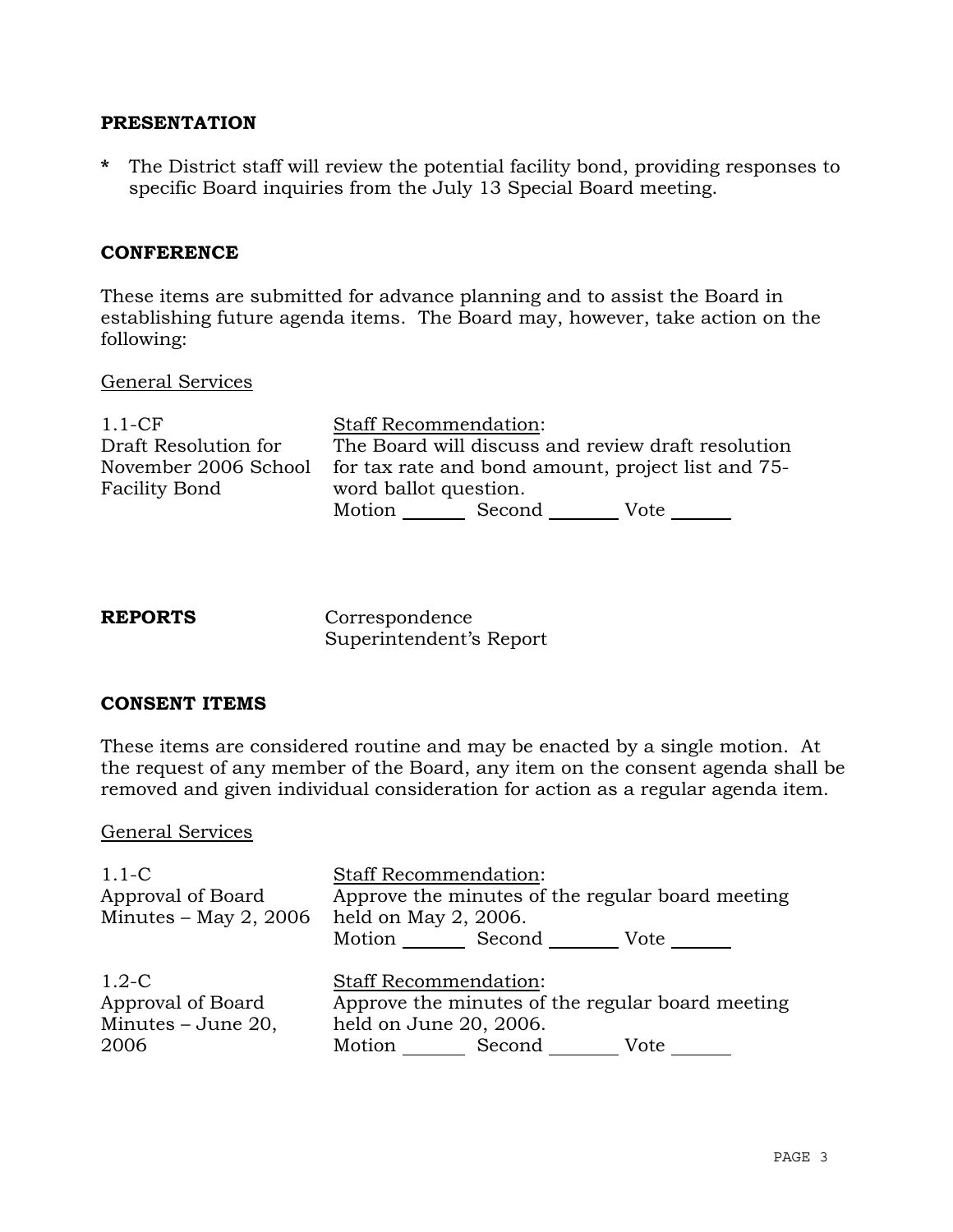1.3-C Approval of Board Minutes – June 29, 2006 Staff Recommendation: Approve the minutes of the special board meeting held on June 29, 2006. Motion \_\_\_\_\_\_\_\_ Second \_\_\_\_\_\_\_\_\_ Vote \_\_\_\_\_\_ Human Resources 2.1-C Acceptance of Personnel Report Staff Recommendation: Accept Personnel Report as submitted. Motion Second Vote Educational Services 3.1-C Non-Public School **Contracts** Staff Recommendation: Approve the Non-Public School Contracts for Special Education Students. Motion Second Vote 3.2-C Recommendation from Administrative Panel for Expulsion Order Staff Recommendation: Approve the Administrative Panel's recommendation for expulsion for student E78-05/06. Motion Second Vote 3.3-C Recommendation from Administrative Panel for Expulsion Order Staff Recommendation: Approve the Administrative Panel's recommendation for expulsion for student E79-05/06. Motion Second Vote 3.4-C Recommendation from Administrative Panel for Expulsion Order Staff Recommendation: Approve the Administrative Panel's recommendation for expulsion for student E80-05/06. Motion Second Vote 3.5-C Memorandum of Understanding – California Mathematics and Science Partnership Grant (CaMSP) Staff Recommendation: Approve the Memorandum of Understanding between the San Leandro Unified School District and the Alameda County Office of Education as it relates to the California Mathematics and Science Partnership Grant (CaMSP). Motion Second Vote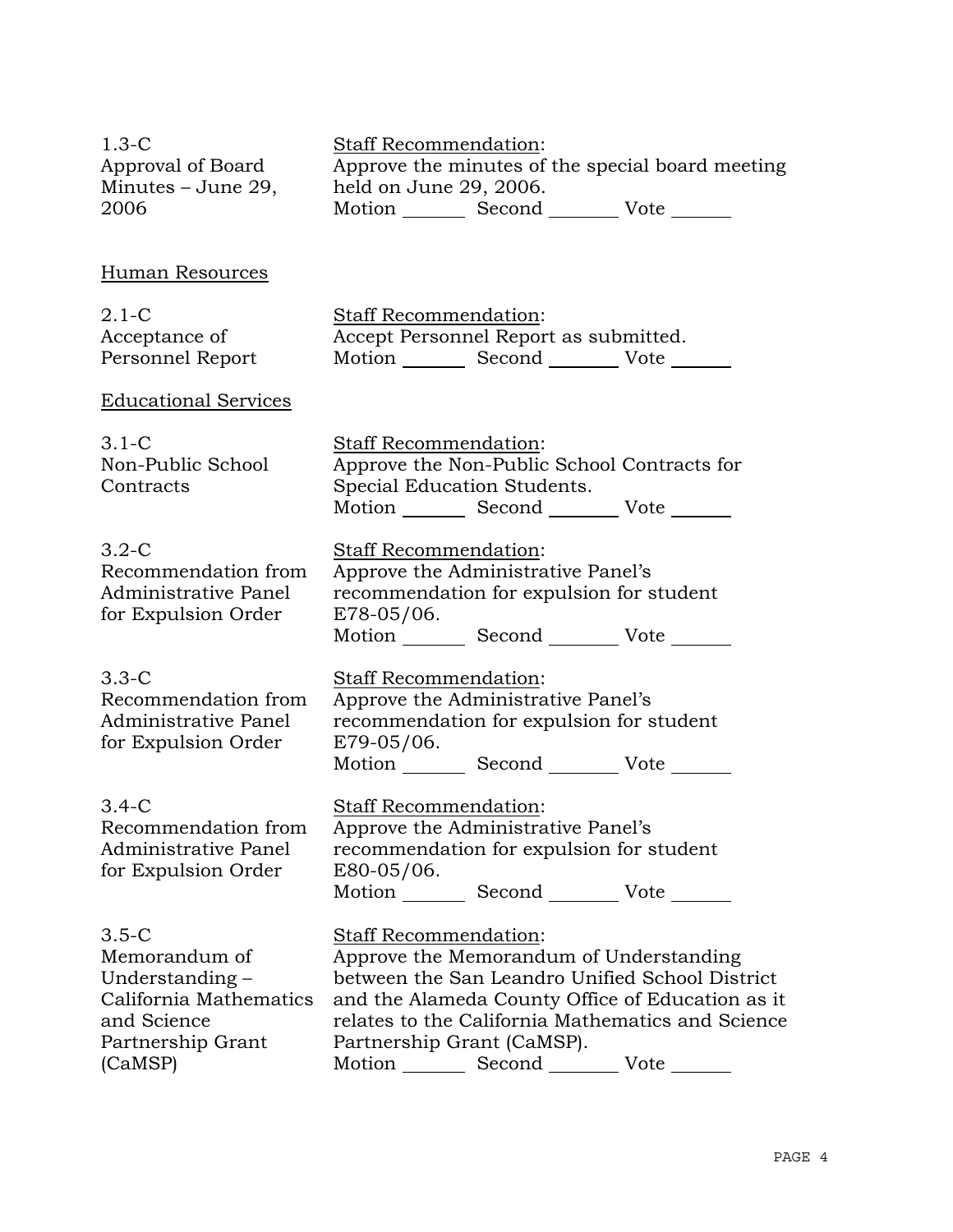| $3.6-C$<br>Exhibit 5116.2, Intra-<br>District Transfer<br>Request Form                        | Staff Recommendation:<br>Approve Exhibit 5116.2, Intra-District Transfer<br>request form.<br>Motion _________ Second __________ Vote _______                                                                                                                                                                                               |
|-----------------------------------------------------------------------------------------------|--------------------------------------------------------------------------------------------------------------------------------------------------------------------------------------------------------------------------------------------------------------------------------------------------------------------------------------------|
| <b>Business, Operations and Facilities</b>                                                    |                                                                                                                                                                                                                                                                                                                                            |
| $4.1 - C$<br>Ratification of Payroll                                                          | Staff Recommendation:<br>Ratify June 2006 payroll in the amount of<br>\$4,469,393.10.<br>Motion _________ Second __________ Vote _______                                                                                                                                                                                                   |
| $4.2-C$<br>Approval of Bill<br>Warrants                                                       | Staff Recommendation:<br>Approve Bill Warrants #88348782-88363412 in<br>the amount of \$8,138,426.42.<br>Motion _________ Second __________ Vote _______                                                                                                                                                                                   |
| $4.3-C$<br>Intra-Budget Transfers                                                             | Staff Recommendation:<br>Approve the request for Intra-Budget Transfers for<br>May and June 2006.<br>Motion _________ Second __________ Vote _______                                                                                                                                                                                       |
| $4.4-C$<br>Resolution #06-32 to<br>Declare Certain<br>Equipment Surplus<br>and/or Obsolete.   | Staff Recommendation:<br>Adopt Resolution #06-32 to declare certain<br>equipment surplus and/or obsolete due to the age<br>and condition of the designated equipment.<br>Motion Second Vote ______                                                                                                                                         |
| $4.5-C$<br>Change Order #1, John<br>Muir Adult School<br>Phase I Modular's<br>Project         | <b>Staff Recommendation:</b><br>Approve Change Order No. 1 for Meehleis Modular<br>Building Inc., for the John Muir Adult School<br>Phase I Modular's Project, Bid Package No. 05-17.<br>The $$25,746.44$ increase represents a $1.27\%$<br>increase from the original contract amount.<br>Motion _________ Second __________ Vote _______ |
| $4.6-C$<br>BP 3312, Student<br>Wellness Policy,<br>Contracts                                  | Staff Recommendation:<br>Adopt BP 3312, Student Wellness Policy,<br>Contracts.<br>Motion _________ Second __________ Vote _______                                                                                                                                                                                                          |
| $4.7-C$<br>BP/AR 3550, Student<br>Wellness Policy, Food<br>Service/Child Nutrition<br>Program | Staff Recommendation:<br>Adopt BP/AR 3550, Student Wellness Policy,<br>Food Services/Child Nutrition Program.<br>Motion Second Vote                                                                                                                                                                                                        |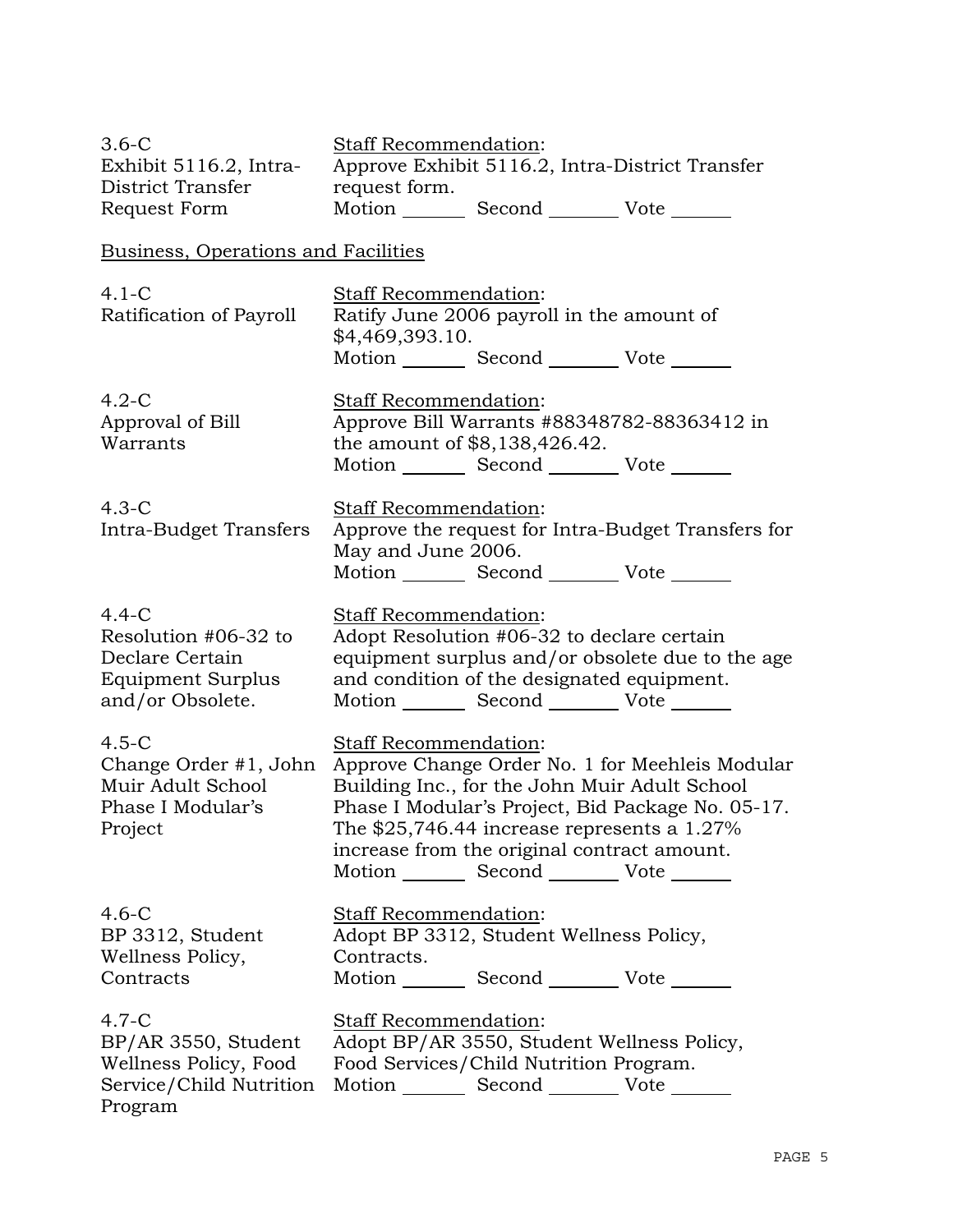4.8-C BP/AR 3554, Student Wellness Policy, Other Food Sales

4.9-C BP/AR 5030, Student Wellness Policy, Student Wellness

4.10-C BP/AR 6142.7, Student Wellness Policy, Physical Education

4.11-C BP/AR 6142.8, Student Wellness Policy, Comprehensive Health Education

Staff Recommendation: Adopt BP/AR 3554, Student Wellness Policy, Other Food Sales. Motion Second Vote \_\_\_\_\_\_

Staff Recommendation: Adopt BP/AR 5030, Student Wellness Policy, Student Wellness. Motion Second Vote

Staff Recommendation: Adopt BP/AR 6142.7, Student Wellness Policy, Physical Education. Motion \_\_\_\_\_\_\_\_ Second \_\_\_\_\_\_\_\_\_ Vote \_\_\_\_\_\_

Staff Recommendation: Adopt BP/AR 6142.8, Student Wellness Policy, Comprehensive Health Education. Motion Second Vote \_\_\_\_\_\_

# **INFORMATION**

Educational Services

| $3.1-I$                     | <b>Staff Recommendation:</b>                 |  |  |
|-----------------------------|----------------------------------------------|--|--|
| Williams Uniform            | Receive for information the Williams Uniform |  |  |
| <b>Complaint Procedures</b> | Complaint Procedures Quarterly Report:       |  |  |
| <b>Quarterly Report</b>     | April – June 2006.                           |  |  |
|                             | Motion Second<br>– Vote                      |  |  |
| $\Omega$ $\Omega$ T         | $Q_{L}$ of $D_{L}$ , and $L$ and $L$ and $L$ |  |  |

| $3.2-I$            |                         | Staff Recommendation:                             |      |  |
|--------------------|-------------------------|---------------------------------------------------|------|--|
| AR 5116.2 Intra-   |                         | Receive for information AR 5116.2, Intra-District |      |  |
| District Transfers | Transfers as presented. |                                                   |      |  |
|                    | Motion.                 | Second                                            | Vote |  |

### Business, Operations and Facilities

| $4.1-I$                | <b>Staff Recommendation:</b>                |
|------------------------|---------------------------------------------|
| Miscellaneous Receipts | Miscellaneous receipts in the amount of     |
|                        | $$20,957,072.23$ have been deposited in the |
|                        | Treasury of Alameda County.                 |